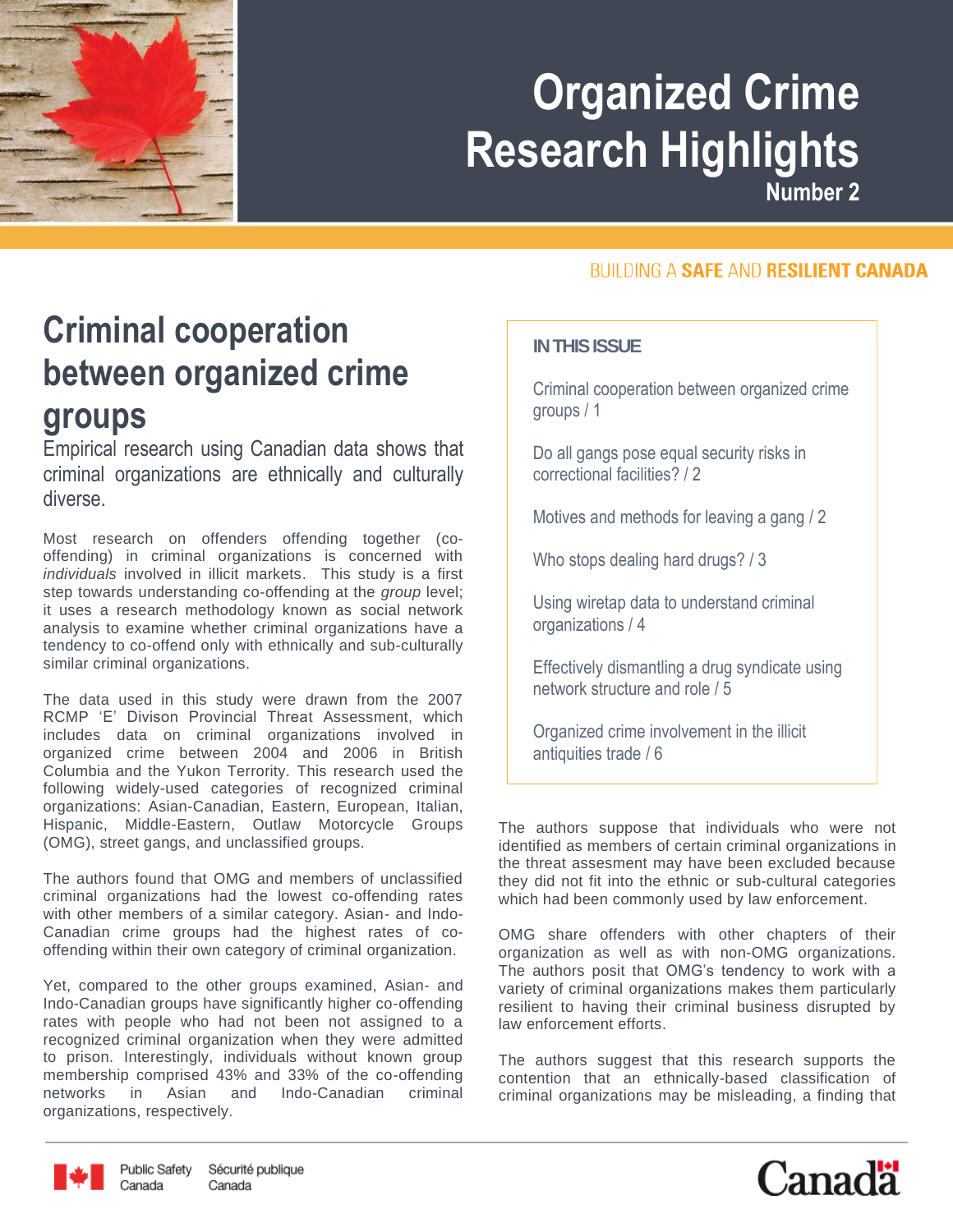is being recognized in the law enforcement community.

This research is subject to certain limitations. In particular, law enforcement threat assessments were used to identify co-offending activity, and co-offending was measured by co-arrest. As such, some co-offending within criminal organizations was not recorded or used in the analysis.

Malm, Aili, Gisela Bichler and Rebecca Nash. (2011) "Co-offending between criminal enterprise groups." *Global Crime*, vol. 12 no. 2, 112-128.

#### **Do all gangs pose equal security risks within correctional facilities?**

Data from Canadian federal penitentiaries show that not all gangs pose equal risks to correctional systems.

Previous research has consistently shown that gang members threaten safety and security in correctional systems because of their involvement in misconduct and violence. The current study examines whether all gangs pose the same types of risks or threats to correctional systems.

Correctional Services Canada (CSC) data on 1,636 gang members and 1,636 randomly selected non-gang members admitted to Canadian federal penitentiaries between January 1, 2006 and August 31, 2009 were examined. For the purposes of this research, gangs were classified into five broad groups utilized by CSC officers, including: Aboriginal, Asian, Outlaw Motorcycle Groups (OMG), street, and traditional organized crime (TOC).

Overall, street gang members have higher levels of risks and needs than their non-gang counterparts, as well as greater previous involvement in drug and property offences, and greater likelihood of having previously been incarcerated. Taken together, these attributes tend to result in the placement of gang members into facilities or units with higher security levels.

*Street gangs had the highest average rates of institutional misconduct.*

Aboriginal, Asian, and OMG gangs were closely matched, each with slightly less average rates of

misconduct compared to street gangs. Interestingly, TOC members had the lowest average rate of institutional misconduct – a rate that was one third less than that of non-gang members. Anecdotal evidence from corrections officials suggest that these data only show part of the picture – older and more established gang members, such as TOC gang members, may hire

Non-gang members were less involved in institutional misconduct, but were in minor incidents of victimization to about the same extent as gang members.

other offenders to carry out misconduct on their behalf.

Aboriginal and street gangs had the highest overall proportion of members involved in at least one major incident (40.1% and 39.9%, respectively), followed by Asian (33%), OMG (21.7%), and TOC (5.2%) members.

Like all research, this study is subject to certain limitations. Some research has shown that gang members are more likely to receive a misconduct compared to non-gang members for committing similar acts, so there is a potential for bias in the data itself. Further, there is likely variation regarding the risk that certain gangs pose between penitentiaries across Canada. Finally, gang membership is likely undercounted, due to its secretive nature.

Ruddell, Rick and Shannon Gottschall. (2011). "Are all gangs equal security risks? An investigation of gang types and prison misconduct." *American Journal of Criminal Justice*, vol. 36, 265-279.

# **Motives and methods for leaving a gang**

The easiest way to leave a gang is for marriage, family, or employment reasons. People who left a gang for reasons external to the gang did not experience violence upon leaving the gang.

Using a sample of 84 recently arrested young offenders in Arizona who had left their gang, this research examines the motives and methods for leaving a gang as well as the social ties that remain after an individual is no longer a gang member.

Generally speaking, criminal offending tends to peak in the late teens, and decline thereafter. Previous research has suggested that changing peer relations, such as getting married, can account for leaving a life of crime.

A study of former St. Louis gang members suggests that there are two ways to leave a gang: abruptly or through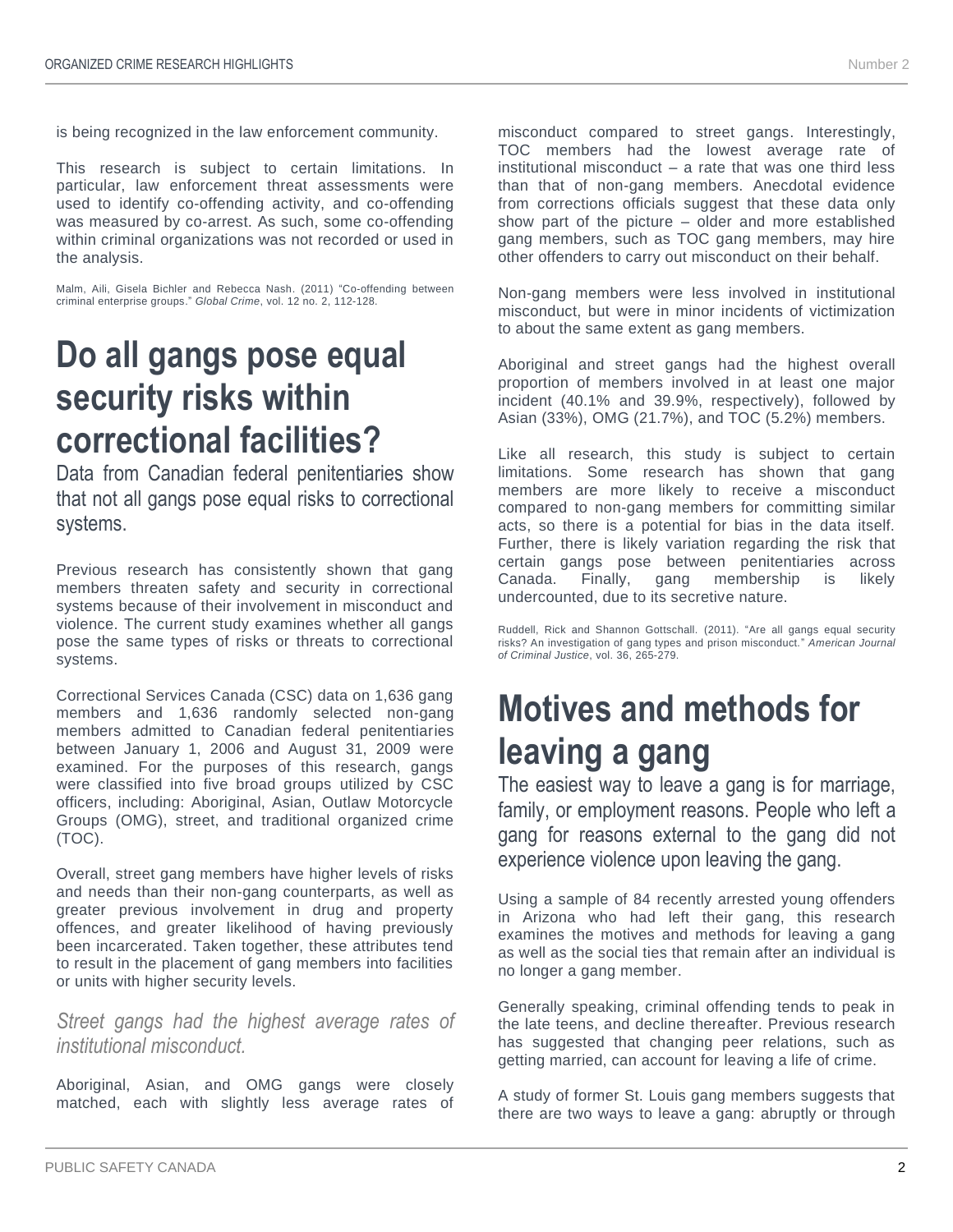gradual desistance from the group (Decker and Lauritsen 2002). The gradual changes discussed in the research occurred over time, with gang members slowly developing new ideas and commitments, and identifying less and less with the gang. The abrupt changes documented in that research were often associated with the individual physically leaving the neighbourhood and/or the city. Research in Los Angeles observed that it was not uncommon for members to be "beaten out" of the gang (Virgil 1988), that is, to be physically assaulted by other gang members as an exiting ritual.

On average, respondents to the current research indicated that they had left the gang 20 months ago. 'Leaving the gang' was defined through selfidentification. Interestingly, 35% had nonetheless experienced violent victimization in the 30 days prior to their arrest, and 33% had been arrested for a serious offence. The authors posit that "leaving the gang is not necessarily tied to exiting precarious social environments" (421).

The most frequently cited motive and method for leaving the gang was to 'just walk away' without incident in order to leave the gang lifestyle. About two out of three respondents indicated they left the gang to avoid the violence and trouble associated with gang membership; the remaining youth indicated that they left for reasons external to the gang, such as family or employment.

#### *"Youth leave for their own motivations and do not have to be coerced or persuaded to exit" (421).*

About one out of every five gang exits were hostile – that is, they involved gang members being "beaten out" or the member had to commit a crime before exiting. "The relationship between hostile departure and separation may be a function of leaving gangs at different developmental stages, where non-hostile methods are treated differently at younger ages" (421).

Of the 26 respondents who reported that they had left the gang for reasons external to the gang – such as marriage, family or employment reasons – none experienced a hostile departure. On the other hand, nearly one-third of respondents who left the gang because of reasons internal to the gang – such as growing tired of the violence or trouble – experienced a hostile departure. The authors contend that this shows that "the gang "understands" when important life events arise, and the gang does not respond to those life events in a hostile manner" (422).

On average, the respondents indicated at least two social and/or emotional attachments to the gang after the separation. The authors suggest that this implies that "de-identifying as a gang member does not mean disassociating with the gang" (421).

The generalizability of this research is limited insofar as it is based on the particular experiences of young people in Arizona.

Pyooz, David C. and Scott H. Decker. (2011). "Motives and methods for leaving the gang: Understanding the process of gang desistance." *Journal of Criminal Justice* 39, 417-425.

# **Who stops dealing hard drugs?**

Reducing a drug dealer's personal level of addiction or their capacity to obtain supplies may encourage them to stop dealing.

"Street-based drug dealing involves a high risk of violence, including gun-related violence and homicide, because of a lack of formal dispute resolution mechanisms and the substantial profits associated with this trade" (459). The lack of formal dispute resolution invites organized crime groups to fulfill this function. In addition, high profits and strong demand attract organized criminal offending to coordinate supplying illicit commodities.

The analysis for this study was conducted with data obtained from a prospective cohort of injection drug users and street-involved youth in Vancouver between 2005 and 2009. The study collected data using questionnaires at six-month intervals.

At the start of the study period, 381 drug users reported dealing drugs, 194 (51%) of whom ceased dealing drugs during the two and a half year study. Dealers primarily reported selling crack cocaine (272, 71%), heroin and/or methadone (183, 48%), and cocaine (163, 43%). The median hours per week spent dealing was 15.

Being willing to stop selling drugs was associated with older age, recent crack use, recent public injection of drugs, and the impression that police presence affects the location of drug purchases. However, these findings were only true where the income from drug dealing was not needed to fund personal drug use. Recently injecting crystal methamphetamine was associated with not being willing to stop dealing drugs.

*Interestingly, being stopped or detained by police, committing or being the victim of physical*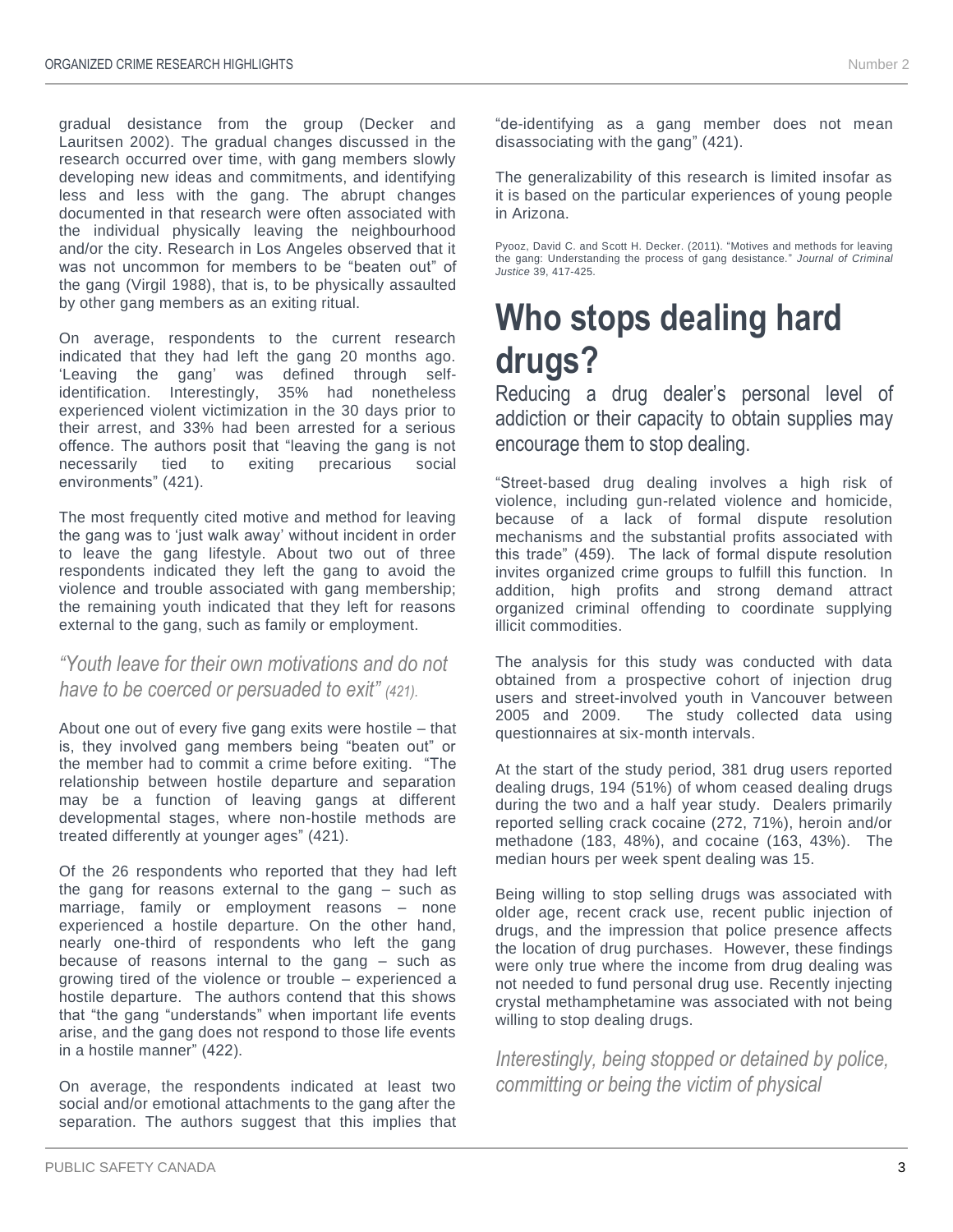*assaults, being involved in the commercial sex trade, or residency in Vancouver's downtown eastside neighborhood were not associated with people being more or less willing to stop dealing drugs.*

The "cessation of drug dealing was associated with spending less than \$50 per day on drug use and not having a regular source for drug purchase" (461). While dealers might report that police presence at drug purchase locations increases their desire to stop drug dealing, the authors identify the intensity of drug dependence as the over-riding factor in people actually giving up street-level dealing. A person who is drug addicted and well-connected to suppliers is not very likely to leave street-level drug dealing.

The authors "conclude that drug policies targeting streetbased drug dealing should focus on the provision of addiction treatment in tandem with structural interventions" (462). It is implied that addiction treatment would focus on individual dealer-users. Presumably, 'structural interventions' could include the periodic restriction of the drug supply through wholesale-level seizures and/or the disruption of wholesale drug distribution networks by removing brokers to street-level dealers, intending to have an adverse impact on streetlevel dealers' access to regular sources of supply.

The study was not structured to address the question of the overall supply of drug dealers in the illicit marketplace or the volume of drugs sold by dealers. Although there is a suggested intervention to increase the rate at which street-level dealers cease selling drugs, the authors do not comment on how to reduce the overall number of street-level dealers or the policies best-suited to restricting the overall supply of street-level drugs available for consumption.

Werb. Dan, Martin Bouchard, Thomas Kerr, Jean Shoveller, Jiezhi Qi, Julio Montaner and Evan Wood. (2011) "Drug dealing cessation among a cohort of drug users in Vancouver, Canada." *Drug and Alcohol Dependence*, no. 118, 459- 463.

### **Using wiretap data to understand criminal organizations**

Wiretapped phone conversations gathered in law enforcement investigations can offer a wealth of

#### data for understanding criminal networks.

The use of social network analysis in the field of criminology has rapidly expanded over the past few years, being used specifically in the context of organized crime research to gain a deeper understanding of the structures of large criminal networks. Like conventional statistics, social network analysis is a quantitative technique, and as such certain constraints are imposed upon the data used to ensure its quality and suitability for generating valid findings.

*The authors lay out a set of formal criteria for the use of wiretap data in social network analysis for the study or investigation of organized crime.*

While wiretapped telephone conversations, as a record of who has spoken with whom, and about what, can be immensely useful for understanding the workings of criminal organizations, the authors note that certain minimum standards must be met in order to use this type of data for quantitative analysis. They outline three criteria which they believe should guide the use of wiretap data in analytical studies.

First, there should be no self-censorship in the recorded conversations. Specifically, this means that those speaking with each other do talk about the criminal activities in which they are engaged. Lack of selfcensorship is not the same as speaking in code, and even coded conversations can be used as long as the code has been decrypted. However, there should be no crimes relevant to the organization omitted from the conversations between its members.

Second, there should be reasonably wide coverage of the group, with all key members having been put under surveillance. Observing the entire network, and including all of the key members ensures that social network statistics do not give misleading results.

Third, the data should be made up of a large number of conversations over a reasonably long period of time. This helps to ensure that all key members of the group would be included, as well as allowing for the extraction of random samples of conversations which can be used to discover actor attributes such as their specific role in the network.

If these criteria are met, a number of useful techniques can be applied to the data from wiretap investigations collected during the course of law enforcement investigations, including social network analysis, content analysis, correspondence analysis and, in certain cases,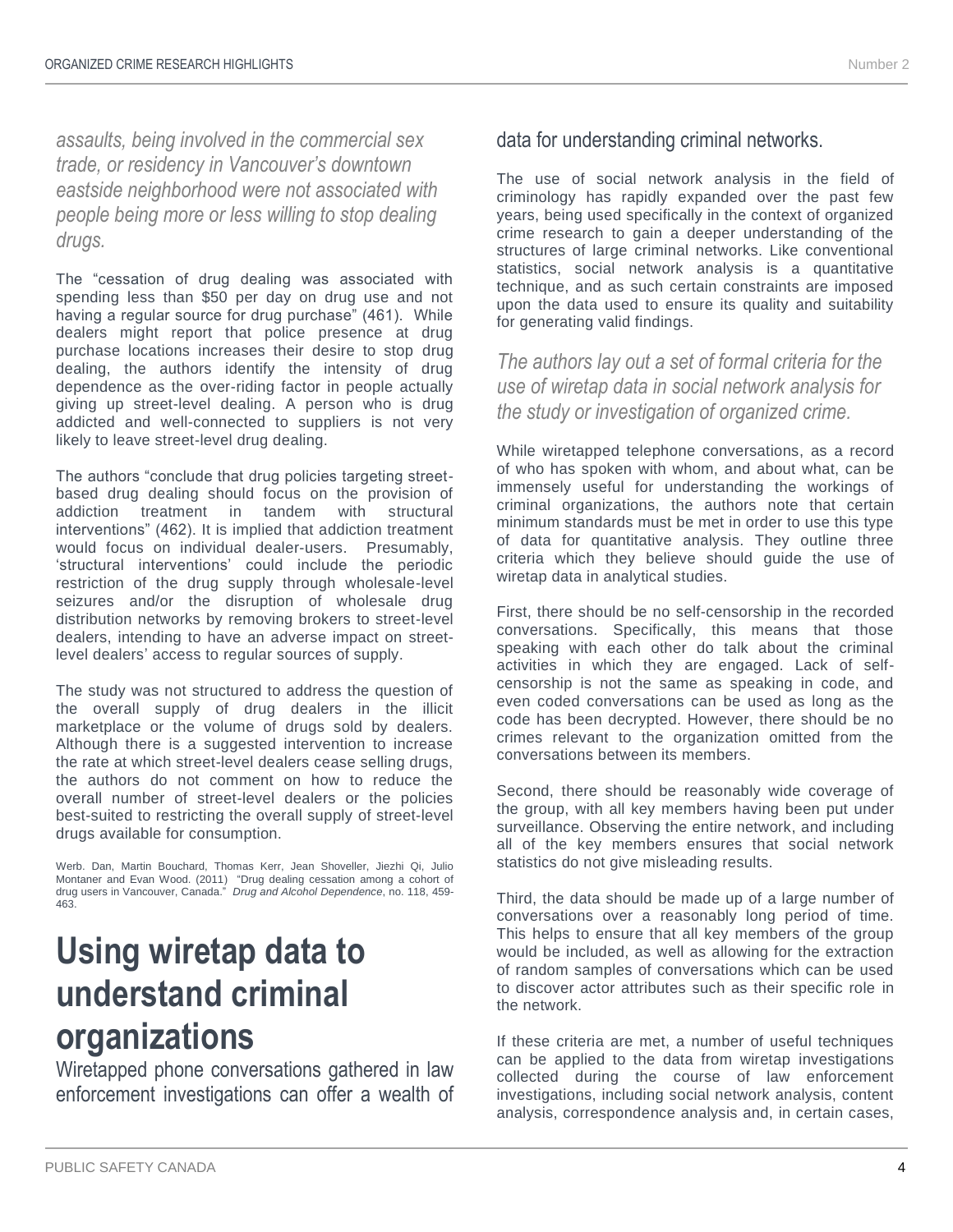longitudinal stochastic actor-oriented modeling. Each of these techniques can give us important information on the structure and composition of the network.

Using content analysis, which identifies important aspects of written communications, the key activities and their relative importance to the network can be discovered, as well as features of network members and who is engaged in which activities. For example, using content analysis, it is possible to determine which members of a network are responsible for issuing orders or giving advice, possibly indicating the rank of members of the network.

Correspondence analysis, which describes the similarities between individuals on a number of characteristics, can determine whether members of the network are similar based on their roles or activities, and if so, whether the network has an internal division of labour. For instance, using correspondence analysis, one could determine whether there is a difference in offending patterns between higher or lower ranked members of a criminal network.

Finally, longitudinal stochastic actor-oriented modeling can be used to answer questions about the effects of individual characteristics, such as age or prior offence history, on the likelihood of contacts between individuals, and can also be used to assess the evolution of the network over time. This technique, which looks at how networks change over time, could be used to examined changes in a criminal network when individuals are removed, such as through arrest as a result of a law enforcement investigation.

Campana, Paolo and Federico Varese. (2011) "Listening to the wire: criteria and techniques for the quantitative analysis of phone intercepts" *Trends in Organized Crime*, published online 26 April 2011.

# **Effectively dismantling a drug ring**

It is more effective to disrupt a drug ring by eliminating well-connected members of the network than by focusing on the jobs of the criminals in the operation.

This study used a number of innovative, quantitative methods for testing the effectiveness of different law enforcement strategies aimed at dismantling criminal networks.

Policing resources are limited and prosecuting criminal

organization cases is difficult, lengthy and expensive. Focusing on the most critical people to remove from a criminal network to maximize the disruption of their illegal activities is important.

In this study, sentencing records were used to construct a social network map of a criminal group that produced and trafficked methamphetamines in Australia during the 1990s. The researchers identified the role that each individual played within the syndicate, as well as the nature of the connections between people.

Four enforcement scenarios on the mapped criminal network were examined, which targeted individuals for removal based on: 1) the connectedness of people to others in the network (degree attack); 2) the role or job of the person in the criminal enterprise (weight attack); 3) a combination of first two (mixed attack); and 4) randomly choosing people in the network (random attack).

Most previous work on disrupting criminal networks using social network analysis (SNA) has focused on the position of individuals in the structure of the social network. Previous analyses of degree have found that although both attacks on "hubs" (people connected to large numbers of others) and "bridges" (people that connect groups of unconnected people) were effective in dismantling networks, attacks on 'bridges' were the most effective.

This research also examined the role or job of individuals, since certain people may be critical to a criminal enterprise without knowing many people in the network. For instance, a single producer might only be connected to many traffickers through a manager or a single trafficker, but still be the sole supply of the drug for the entire network. An innovation of the method used in this study was the creation of a numerical weight measuring the replacability of each person in the criminal enterprise based on the number of people fulfilling the same role. For instance, two out of the 40 people in the studied network were managers, while 20 of the 40 people were workers or labours. Managers were assigned a weight of 1/2 and workers 1/10, since managers were five times harder to replace from existing people in the network. "The weight measures how difficult it might be to replace that individual, were they to be removed from the network." (11)

Each strategy was applied by sequentially eliminating the most attractive target under the given attack scenario, measuring the disruption that the action had on the network. Disruption was measured by examining the number of people remaining in the largest connected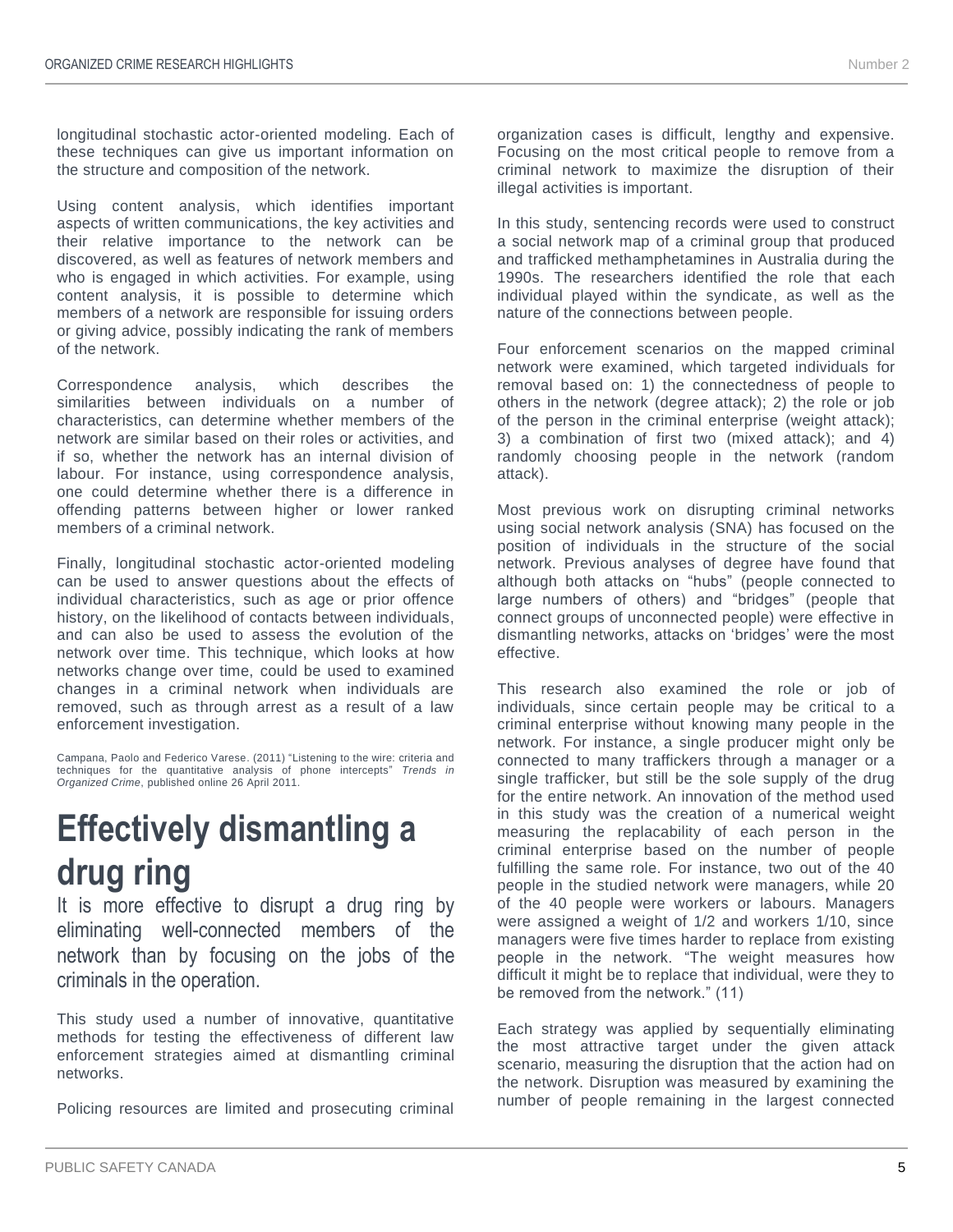component of the current network, as well as by adding up the role weights of the remaining people in the largest connected component of the network.

As a result of the analysis, the researchers found that law enforcement strategies that target criminals in a network based on how they are connected to other people in the network is a very effective disruption strategy. Marginally more effective is applying interventions that also consider the role of people in the criminal network in addition to connectivity. Interestingly, targeting people for removal from the network just based on their role in the criminal network was not effective.

*"To make cost-effective arrests, law enforcement agencies" need to invest more resources in gathering "quality intelligence, sophisticated SNA, and interventions targeted at vulnerable areas" of criminal networks (23).*

The researchers commented that the law enforcement of organized drug crimes could become more cost-effective if their analytic methods were applied. Further research will need to be undertaken to assess whether the application of these methods are more cost-effective than alternative strategies.

This study contributes to possible ways to evaluate law enforcement operations and network disruption. As the researchers note, "there may be political pressure on law enforcement agencies to seize drugs and money, make arrests, etc., as indicators of success, rather than to engage in prolonged intelligence gathering, costly investigations, and interventions designed to [effectively] dismantle a criminal network." (23) The researchers note that, despite recent work by groups such as the RCMP on developing a Disruption Attribute Tool (DAT), "there are no clear and accepted [publicly published] methodologies which measure the effectiveness of law enforcement interventions aimed to dismantle criminal networks." (24) This study contributes to on-going efforts to develop "alternative performance indicators which can accurately reflect … law enforcement goals such as the dismantling of criminal networks." (24)

This research was only designed to address the goal of disrupting the ability of an observed criminal network from being effective in its objective through removing actors from the network. Other possible goals of law enforcement intervention in a criminal network exist. "For example, the aim may be to incapacitate the network so that the groups can no longer act illicitly, or to breach trust within the network such that the network

disintegrates via internal distrust and conflict." (25)

Bright, David, Catherine Greenhill and Natalya Levenkova. (2011) "Dismantling criminal networks: Can node attributes play a role?" Presented at *the Illicit Networks Conference 2011*, Montreal, Canada.

# **Organized crime involvement in the illicit antiquities trade**

"The antiquities trade involves local, small-scale thieves, larger groups of looters, and international connections with auction houses, galleries, museums, dealers and collections." (4)

The trade in antiquities is a gray market, involving both licit and illicit activities. There are legal and cultural disputes about who has the right to remove items from archaeological sites; further, objects are removed from known as well as unknown sites – often items will not yet be documented, compounding the difficulty in regulating the trade. The drivers of looting are poverty and a lack of legitimate economic opportunities.

How involved are criminal organizations in the illicit antiquities trade? This research focuses on the supply side of the trade, examining "the problem of theft from archaeological sites from the perspective of archaeologists" (6). This study involved the electronic distribution of a structured questionnaire to nearly 15,000 archaeologists from around the world, and yielded a (good) response rate of 16% (*N*=2,358). Respondents were asked if they would participate in a follow-up survey, 28% (*N*=662) of whom agreed, and took an additional survey or participated in a telephone interview.

Most respondents (73.4%) indicated that they had observed looting during their time in the field; 68.2% had seen holes or other signs of damage to the site, 42% had objects stolen from their sites, and 24.1% had encountered looters while the looters were looting. Interestingly, most respondents (87.1%) also reported off-site encounters with admitted or suspected looters. "Still other archaeologists reported having been brought looted objects by the looters themselves, who appeared to expect to have their collections inspected, admired, or even appraised." (13)

*Archaeologists from outside North America were less likely to think that criminal organizations were*